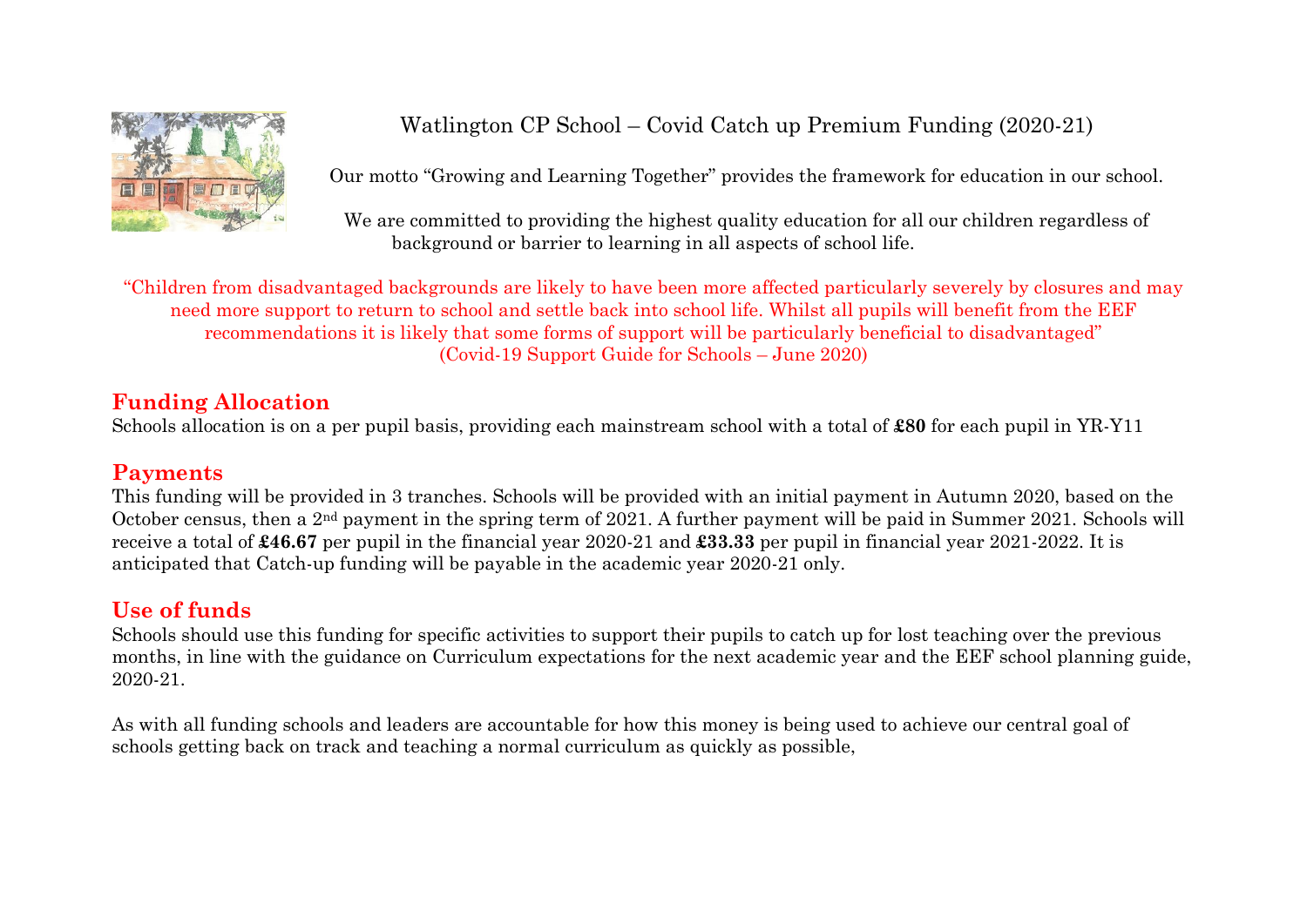Given their role in ensuring schools spend funding appropriately and in holding schools to account for educational performance, governors should scrutinise schools' approaches to catch up from September, including their plans for use of catch up funding. This should include consideration of whether schools are spending this funding in line with their catch-up priorities, and ensuring appropriate transparency for parents. (DfE guidance – coronavirus (COVID-19) catch-up premium – updated 24/8/2020)

#### **Teaching**

Great teaching is the most important lever schools have to improve outcomes for their pupils

#### **Targeted Academic Support**

There is extensive evidence supporting the impact of high quality one to one or group tuition as a catch up strategy. Tuition delivered by qualified teachers is likely to have the biggest impact.

### **Wider Support**

Schools have provided extensive pastoral support to pupils and families during the pandemic. Additional support in the new school year will focus on providing regular and supportive communications with parents, especially to increase attendance and engagement with learning.

| School        |                                                      |                                    | Watlington CP School                             |          |
|---------------|------------------------------------------------------|------------------------------------|--------------------------------------------------|----------|
| Academic Year | 2020-21                                              |                                    | Total catch up funding $-$ £80 pp x 163 = £13040 |          |
|               | Autumn / Spring funding in Financial<br>Year 2020-21 | 2 payments<br>£3803.61<br>£3803.60 | Summer Funding in Financial Year<br>2021-22      | £5432.79 |

#### **Summary Information**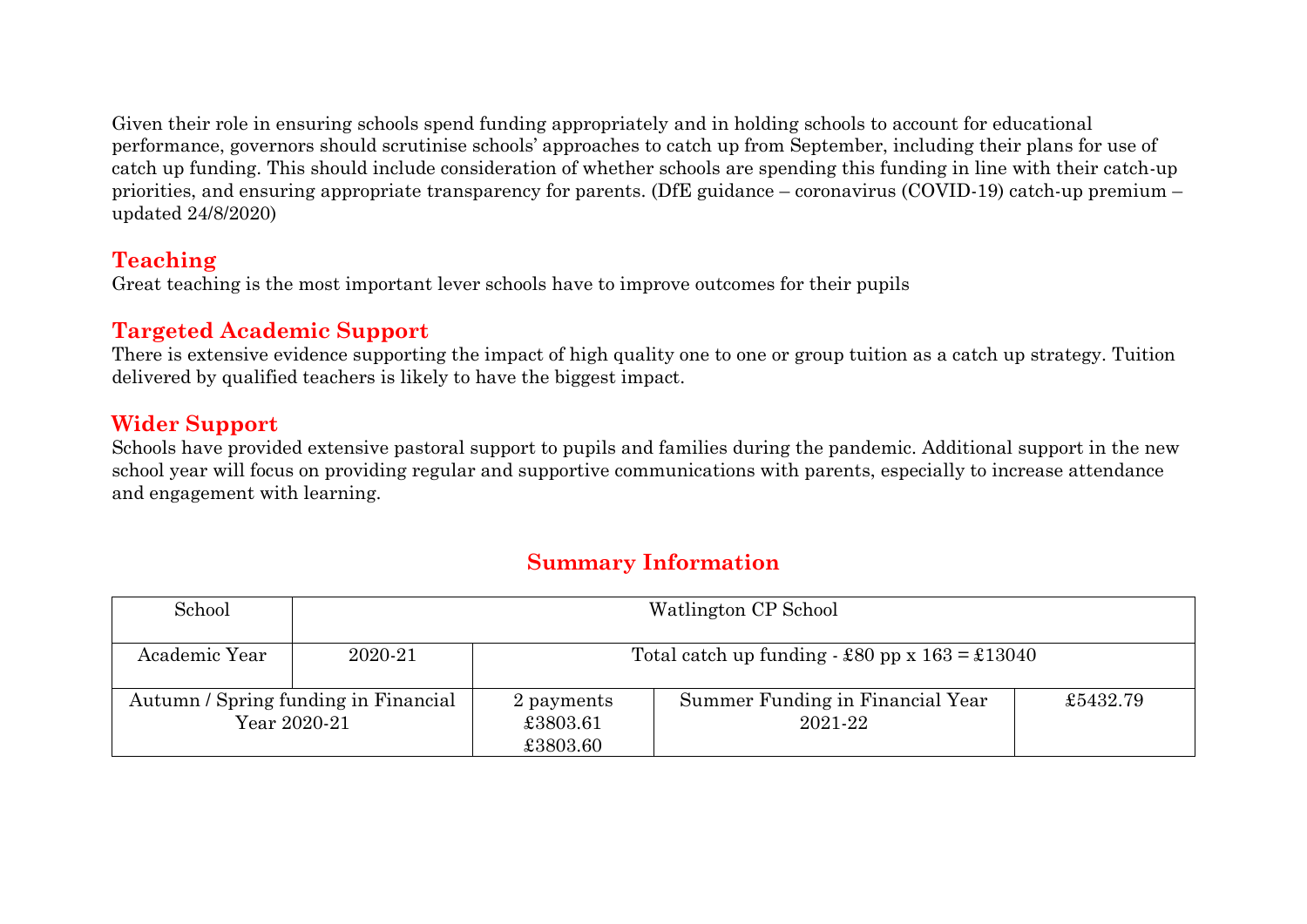#### **Context of the school**

- Our proportion of disadvantaged pupils is average at 15% of the pupil population.
- The vast majority of pupils in Years R-6 engaged with the online learning that was set by each class teacher when the school was closed to most pupils in March 2020.
- Upon reopening the school, we had 100% attendance in the first week in Years 1-6. Reception children were brought into school on a staggered basis over 2 weeks to support the transition as this was not possible during the summer term.
- The school closed fully over the summer holiday period. This was crucial in terms of teacher workload and staff mental health and emotional wellbeing. This allowed for staff to come back to what has and will be a very stressful and tiring term in Autumn 2020 with renewed energy and professional focus.
- It was agreed that the use of consistent, beginning of the year baselines in reading, writing and mathematics were used to ascertain which pupils need more targeted support for catch up and what support and interventions would be best employed.

|                        |              | Barrier                                                                                                                                                                          | Desired Outcome                                                                                                                                                                                           |
|------------------------|--------------|----------------------------------------------------------------------------------------------------------------------------------------------------------------------------------|-----------------------------------------------------------------------------------------------------------------------------------------------------------------------------------------------------------|
| Teaching<br>priorities | $\mathbf{A}$ | Remote learning limited due to platforms<br>used and can be developed further this<br>year to improve access to learning at all<br>for all pupils who are forced to self-isolate | A strong remote learning offer in place. The<br>use of Teams is developed to support some<br>live streaming of lessons. Weekly homework<br>activities are uploaded and feedback given<br>when appropriate |
|                        | B            | Children have been observed as having a<br>lack of stamina and resilience following<br>the school closure. School to focus on<br>strategies and support in this area.            | To increase children's resilience and self-<br>confidence by Summer 2021                                                                                                                                  |
|                        |              | Lack of technology to support remote<br>learning for some pupils                                                                                                                 | All pupils have equal access to remote<br>learning and not disadvantaged by lack of<br>technology                                                                                                         |

#### Barriers to Future Attainment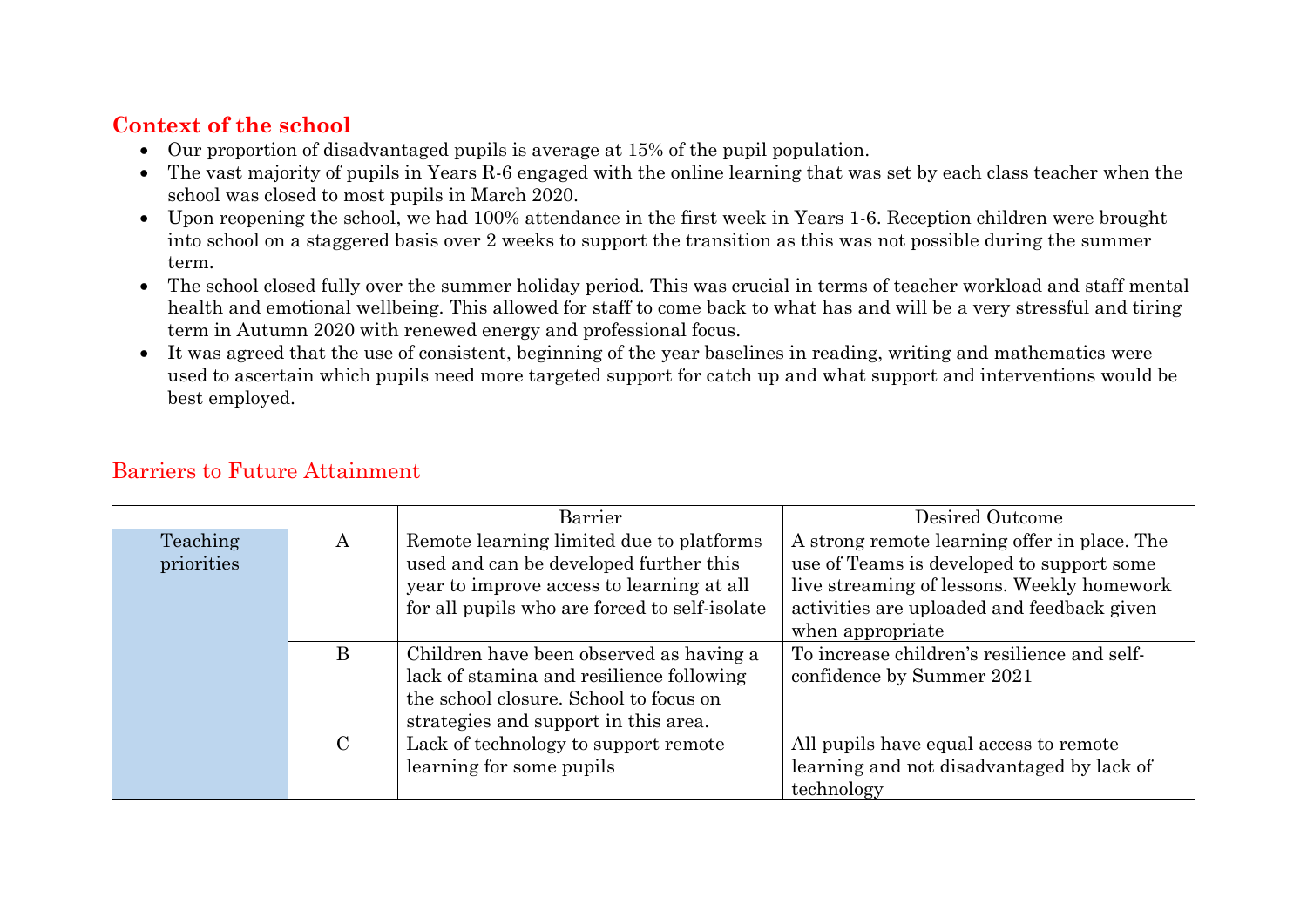| Targeted                | $\mathbf{D}$ | Pupils in Key Stage 2 may have had           | Reading skills improved and accelerated        |
|-------------------------|--------------|----------------------------------------------|------------------------------------------------|
| Academic support        |              | limited access to reading materials during   | progress in reading ages to be demonstrated    |
|                         |              | the summer term and reading ages are         | term by term.                                  |
|                         |              | lower than expected.                         |                                                |
|                         | E            | Some children have been assessed as          | Pupils make accelerated progress in Key        |
|                         |              | being "behind" from either their expected    | areas by Summer 2021                           |
|                         |              | level or from their assessed level in March  |                                                |
|                         |              | 2020. Staff to use baseline assessments to   |                                                |
|                         |              | ascertain where all pupils are in relation   |                                                |
|                         |              | to age related expectations in RWM and       |                                                |
|                         |              | target appropriately.                        |                                                |
|                         | $\mathbf{F}$ | Pupils may have had limited access to        | Pupils make accelerated progress in Key        |
|                         |              | specific mathematics teaching in relation    | areas by Summer 2021                           |
|                         |              | to age related expectations                  |                                                |
| <b>Wider Strategies</b> | $\rm G$      | Some pupils may struggle to settle back      | All pupils are able to focus on their learning |
|                         |              | into school and class routines and may       | during lessons and concentration and           |
|                         |              | have limited concentration and stamina       | stamina levels show marked improvements.       |
|                         |              | due to Covid-19 and lack of structured       |                                                |
|                         |              | learning experiences since school closure    |                                                |
|                         |              | in March 2020.                               |                                                |
|                         | H            | Some pupils may struggle to settle back      | Pupils are supported to deal with loss and     |
|                         |              | into school due to traumatic events or loss. | trauma and are able to focus on learning       |
|                         |              |                                              | during lessons.                                |
|                         |              |                                              |                                                |

# Teaching Priorities i.e. professional development and support

| Ð<br>Barrier | Action | Uesirea | $\sim$<br>Evidence<br>Source | Cost | Ð<br>Baseline | Person                   | Impact       |
|--------------|--------|---------|------------------------------|------|---------------|--------------------------|--------------|
|              |        | Jutcome |                              |      | data          | . .<br>Kesponsi'<br>.oie | Æ<br>duation |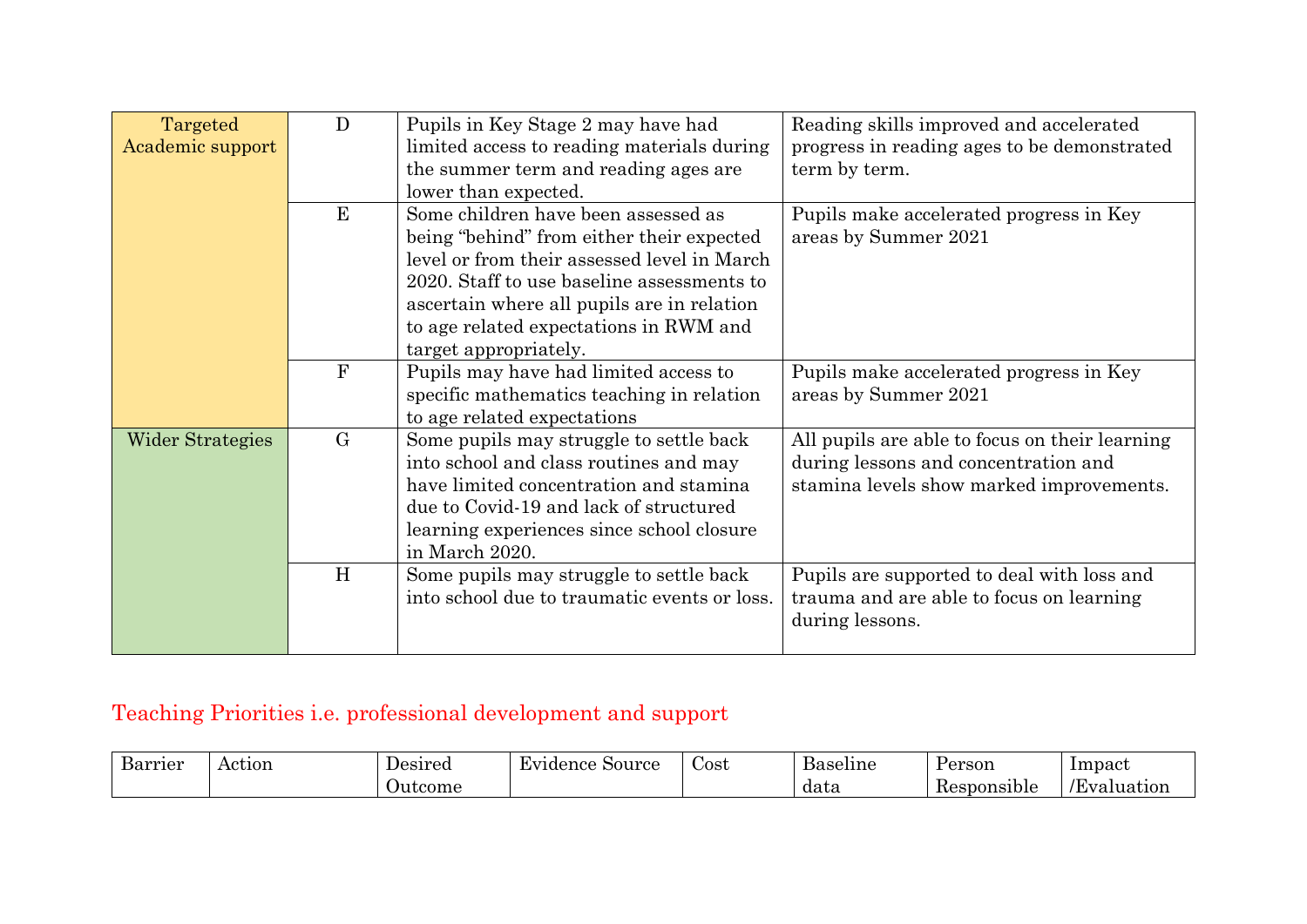| $\bf{A}$       | CPD provided for<br>staff on remote<br>learning and the<br>effective use of<br>online platform<br>(Teams)<br>Children trained<br>in IT lessons in<br>its use.<br>Teams trialled in<br>Y5/6 for remote<br>learning in<br>Autumn 1. | <b>New</b><br>platform in<br>place and<br>staff, pupils<br>and parents<br>are able to<br>use it<br>effectively. | To use Teams as<br>an effective<br>learning platform                                                                                                                                                                                              | $Nil - LA$<br>funded<br><b>IT</b><br>technician<br>signposted<br>$training -$<br>free.                         | Not used in<br>Summer<br>term apart<br>from a trial<br>Y6 (now left)<br>session in<br><b>July 2020</b> | HT to<br>$facilitate -$<br>each T to be<br>responsible<br>for own<br>training and<br>trialling of<br>its use in<br>their class,<br>depending on<br>cohort. |  |
|----------------|-----------------------------------------------------------------------------------------------------------------------------------------------------------------------------------------------------------------------------------|-----------------------------------------------------------------------------------------------------------------|---------------------------------------------------------------------------------------------------------------------------------------------------------------------------------------------------------------------------------------------------|----------------------------------------------------------------------------------------------------------------|--------------------------------------------------------------------------------------------------------|------------------------------------------------------------------------------------------------------------------------------------------------------------|--|
| $\mathbf{B}$   | Use of<br>SkillsBuilder-<br>skill of the<br>month focus to<br>support children<br>in developing<br>resilience and<br>problem solving<br>as well as key<br>skills for Life.                                                        | Children<br>more capable<br>of being<br>resilient,<br>solve<br>problems etc.                                    | SkillsBuilder<br>resources in<br>every class.<br>Assemblies and<br>children using<br>each skill as part<br>of their learning<br>on a daily basis<br>e.g. recognising<br>they are problem<br>solving, active<br>listening, or<br>staying positive. | $$500 - use$<br>of projects<br>$only - rest$<br>initially<br>allocated<br>for visits<br>etc. not<br>purchased. | All classes<br>baselined in<br>CPD session<br>on 30.9.20                                               | HT to<br>facilitate -<br>each class T<br>responsible<br>in own class                                                                                       |  |
| $\overline{C}$ | Purchase a<br>number of<br>tablets for                                                                                                                                                                                            | All pupils<br>have equal<br>access to                                                                           | Purchase at least<br>1 iPad per class                                                                                                                                                                                                             | £2100                                                                                                          | Technology<br>survey                                                                                   | HT and IT<br>technician to<br>facilitate                                                                                                                   |  |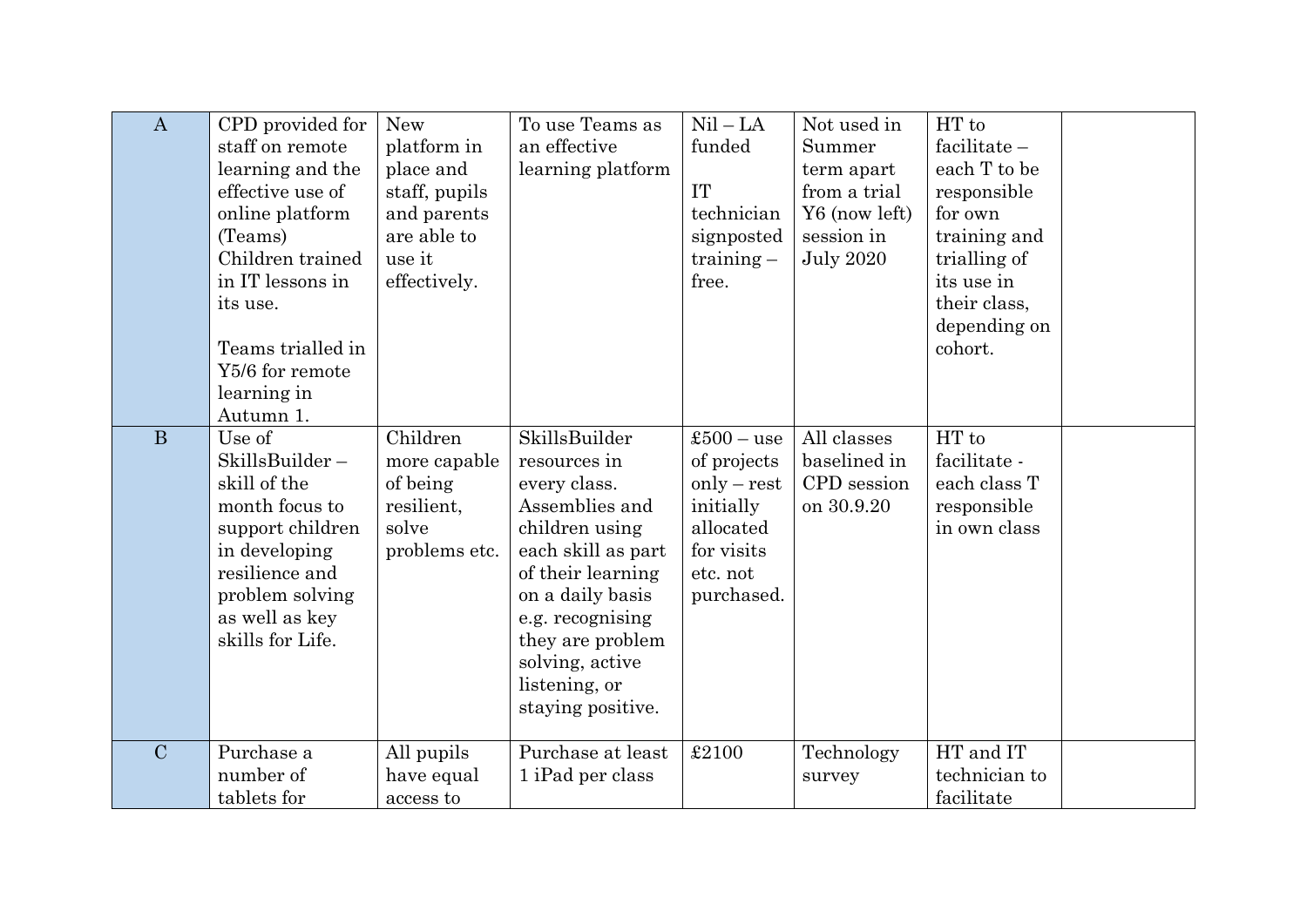|       | specific use of<br>families without | technology<br>for remote | for self-isolating<br>pupils / families. |       | completed by<br>each parent |  |
|-------|-------------------------------------|--------------------------|------------------------------------------|-------|-----------------------------|--|
|       | technology.                         | learning                 |                                          |       |                             |  |
| Total |                                     |                          |                                          | £2600 |                             |  |

# Targeted Academic support i.e. structured interventions, small group tuition, 1:1 support

| Barrier | Action            | Desired       | <b>Evidence Source</b> | Cost             | Baseline data | Person         | Impact      |
|---------|-------------------|---------------|------------------------|------------------|---------------|----------------|-------------|
|         |                   | Outcome       |                        |                  |               | Responsible    | /Evaluation |
| D       | Reading Plus to   | Reading       | Previous data          | £1750            | Reading plus  | $SA - AHT$     |             |
|         | be extended to    | skills        | from Y5 and Y6         |                  | and Reading   | and HT/        |             |
|         | rest of key Stage | improved and  | have shown that        |                  | Eggs          | <b>SENCo</b>   |             |
|         | 2 to support      | accelerated   | this is an effective   |                  | supports      |                |             |
|         | accelerated       | progress in   | strategy. Those        |                  | baseline data |                |             |
|         | reading and       | reading ages  | children who           |                  | as each child |                |             |
|         | improve           | to be         | continued to use       |                  | logs on and   |                |             |
|         | comprehension     | demonstrated  | Reading Plus in        |                  | starts the    |                |             |
|         | skills            | term by term. | the summer have        |                  | programme.    |                |             |
|         |                   |               | maintained and         |                  |               |                |             |
|         | Purchase of       |               | increased their        | £880.20          |               |                |             |
|         | Reading $Egg -$   |               | reading age.           |                  |               |                |             |
|         | similar to        |               |                        |                  |               |                |             |
|         | Reading Plus for  |               |                        |                  |               |                |             |
|         | KS1 and some      |               |                        |                  |               |                |             |
|         | children in KS2   |               |                        |                  |               |                |             |
| E       | Targeted 1:1 and  | Pupils make   | <b>EEF</b> evidence    | $\pounds 40$ p/h | Baseline data | Each teacher   |             |
|         | Group             | accelerated   | shows that             | for each         | by each class | responsible    |             |
|         | interventions to  | progress in   | targeted support       | teacher -        | $teacher -$   | for own class. |             |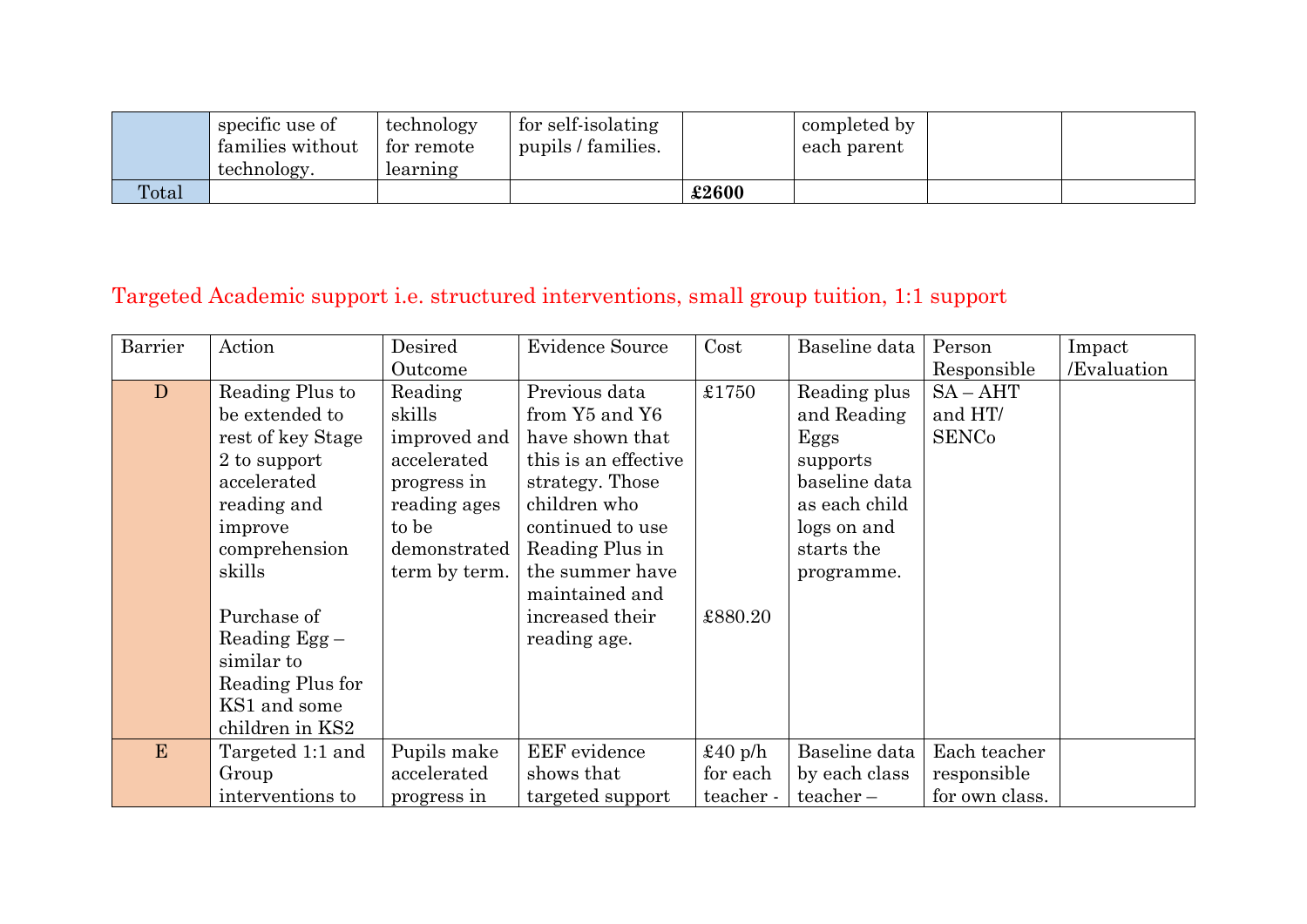|       | support<br>accelerated<br>learning by<br>teaching and<br>other allocated<br>staff                                                             | key areas<br>busy<br>Summer<br>2021                                          | by Teachers is<br>more effective<br>Baseline identifies<br>key pupils and<br>areas<br>End of year<br>assessments to<br>check for progress | £3000<br>(2)<br>teachers<br>$2x$ wk.<br>Oct half<br>$term -$<br>May) | either<br>statutory<br>papers,<br>NFER or<br><b>EYFS</b><br>baseline                                                   |                                               |  |
|-------|-----------------------------------------------------------------------------------------------------------------------------------------------|------------------------------------------------------------------------------|-------------------------------------------------------------------------------------------------------------------------------------------|----------------------------------------------------------------------|------------------------------------------------------------------------------------------------------------------------|-----------------------------------------------|--|
| F     | White Rose Hub<br>(WRH) premier<br>teaching videos<br>and resources to<br>support<br>accelerated<br>learning and<br>missed teaching<br>points | Pupils make<br>accelerated<br>progress in<br>key areas by<br>Summer<br>2021. | Mastery and<br>WRH shown to be<br>an effective<br>method for maths<br>progression.                                                        | £99                                                                  | Baseline data<br>by each class<br>$teacher -$<br>either<br>statutory<br>papers,<br>NFER or<br><b>EYFS</b><br>baseline. | Each teacher<br>responsible<br>for own class. |  |
| Total |                                                                                                                                               |                                                                              |                                                                                                                                           | £5729                                                                |                                                                                                                        |                                               |  |

# Wider strategies – i.e. behaviour approaches, mental health and social / emotional support

| Barrier | Action          | Desired         | <b>Evidence Source</b> | Cost      | Baseline      | Person      | Impact      |
|---------|-----------------|-----------------|------------------------|-----------|---------------|-------------|-------------|
|         |                 | Outcome         |                        |           | data          | Responsible | /Evaluation |
| $\rm G$ | To embed        | Maintain high   | Much work was          |           | Class based   | HT and      |             |
|         | behavioural     | <i>positive</i> | done by class          | None      | ongoing       | SENCO to    |             |
|         | approaches with | levels of       | teachers in the        | initially | assessments   | overview    |             |
|         | children.       | behaviour that  | summer term to         |           | of children's |             |             |
|         |                 | we expect       | maintain the           | Mental    | emotional     |             |             |
|         |                 |                 | Family ethos of        | health    | and           |             |             |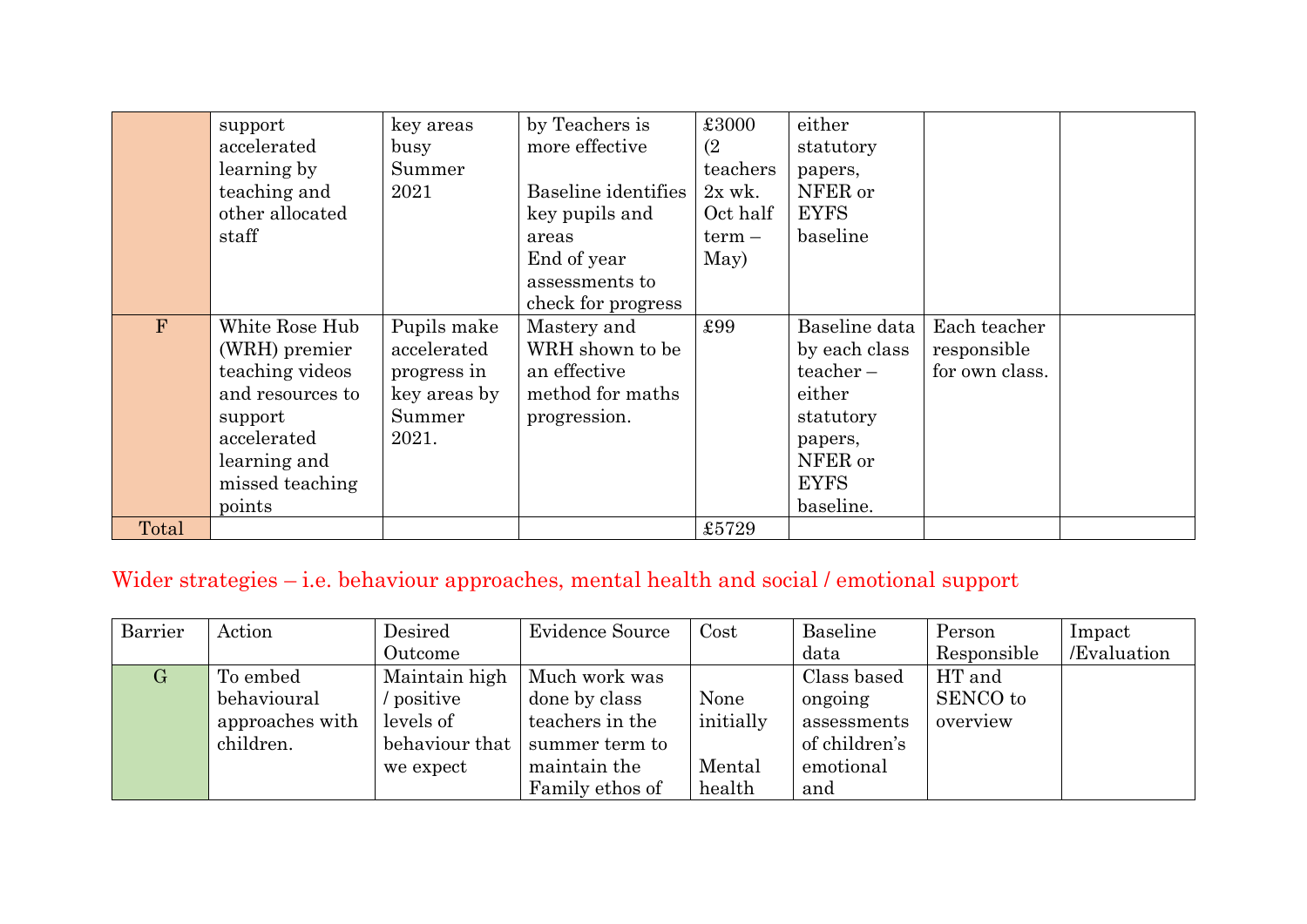|   | Mental Health     | from our        | the school and to | training          | behavioural  |            |  |
|---|-------------------|-----------------|-------------------|-------------------|--------------|------------|--|
|   | champion          | children.       | be a point of     | may               | needs during |            |  |
|   | training (HT/     |                 | contact and       | incur             | Autumn       |            |  |
|   | SENCO)            | All pupils are  | support for       | costs             | 2020 and     |            |  |
|   |                   | able to focus   | parents and       |                   | beyond.      |            |  |
|   | Encourage staff   | on their        | children.         |                   |              |            |  |
|   | to access         | learning        | Children have     |                   |              |            |  |
|   | emotional         | during lessons  | been eager to     |                   |              |            |  |
|   | wellbeing         | and             | return to school  | Support           |              |            |  |
|   | support if needed | concentration   | and attendance    | provided          |              |            |  |
|   |                   | and stamina     | remains high.     | free from         |              |            |  |
|   |                   | levels show     |                   | the LA            |              |            |  |
|   |                   | marked          |                   | for a             |              |            |  |
|   |                   | improvements.   |                   | limited           |              |            |  |
|   |                   |                 |                   | time              |              |            |  |
|   |                   |                 |                   |                   |              |            |  |
|   |                   |                 |                   | Staff can         |              |            |  |
|   |                   |                 |                   | also              |              |            |  |
|   |                   |                 |                   | access            |              |            |  |
|   |                   |                 |                   | wellbeing         |              |            |  |
|   |                   |                 |                   | facilitator       |              |            |  |
|   |                   |                 |                   | <i>(included)</i> |              |            |  |
|   |                   |                 |                   | in costs          |              |            |  |
|   |                   |                 |                   | below)            |              |            |  |
| H | Use of a school   | Pupils are      | Evidence through  |                   | Children     | HT to      |  |
|   | counsellor to     | supported to    | observation of    | Wellbeing         | identified   | coordinate |  |
|   | support children  | deal with loss  | children and      | facilitator       | and referred |            |  |
|   | and families (as  | and trauma      | reports form      | One day           | by Class     |            |  |
|   | well as staff)    | and are able to | facilitator.      | a                 | Teachers of  |            |  |
|   | who may be        | focus on        |                   | fortnight         | parents      |            |  |
|   | feeling           | learning        |                   | from Dec          |              |            |  |